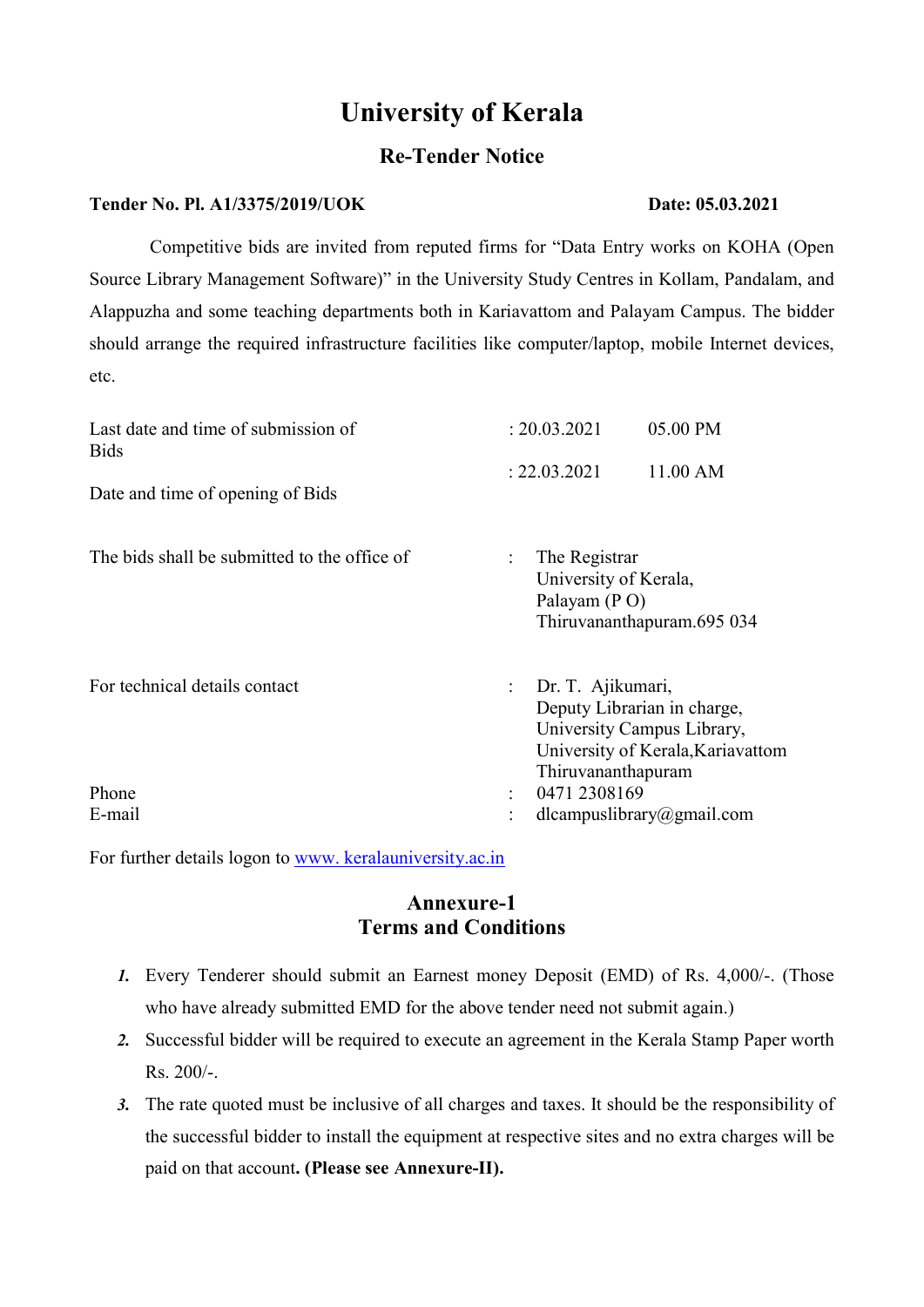- 4. The configurations given are minimum configuration that is/are required. Vendors may choose to apply higher /better/enhanced systems, but their financial quotes shall be treated as if they have been offered for the specified configuration only.
- 5. The bid shall be typed and shall be signed on all pages by the bidder or a person duly authorized to bind the bidder to the contract.
- 6. The bidder is expected to examine all instructions, forms, terms and conditions, and technical specifications in the tender documents. Failure to furnish all information required by the tender documents or submission of a bid not substantially responsive may result in the rejection of its bid.
- 7. During the execution of the project, the bidder shall initially provide on site technical support personnel who are fully trained and certified by the bidder to reduce downtime. The remote support via e- mail and telephone shall be provided as and when needed, free of cost.
- 8. All prices should be in INR.
- 9. Tenders once received will not be returned.
- 10. Offer shall be valid for six months.
- 11. The payment shall be released only after the successful implementation of the project.
- 12. Scope of work given in Annexure -1I.
- 13. The sealed tenders should be addressed to the 'Registrar, University of Kerala' superscribing "Tender for the Data Entry works on KOHA (Open Source Library Management Software)" in connection with the implementation of the Project "Development of a Database of the Whole Collections of the University Campus".

## Qualification criteria of the bidder

- 1. The firm must have expertise in automating the library using KOHA for few years. Please specify the number of years of expertise and share the PO/Work order in support of this claim.
- 2. The Agency should have skilled manpower (professionally qualified) to carry out data entry work according to the bibliographic frame work for concerned records.
- 3. The firm should have never been blacklisted / debarred due to any unethical practice or poor performance by any Central/State government and/or any PSU and/or any Central/ State Government Autonomous Bodies.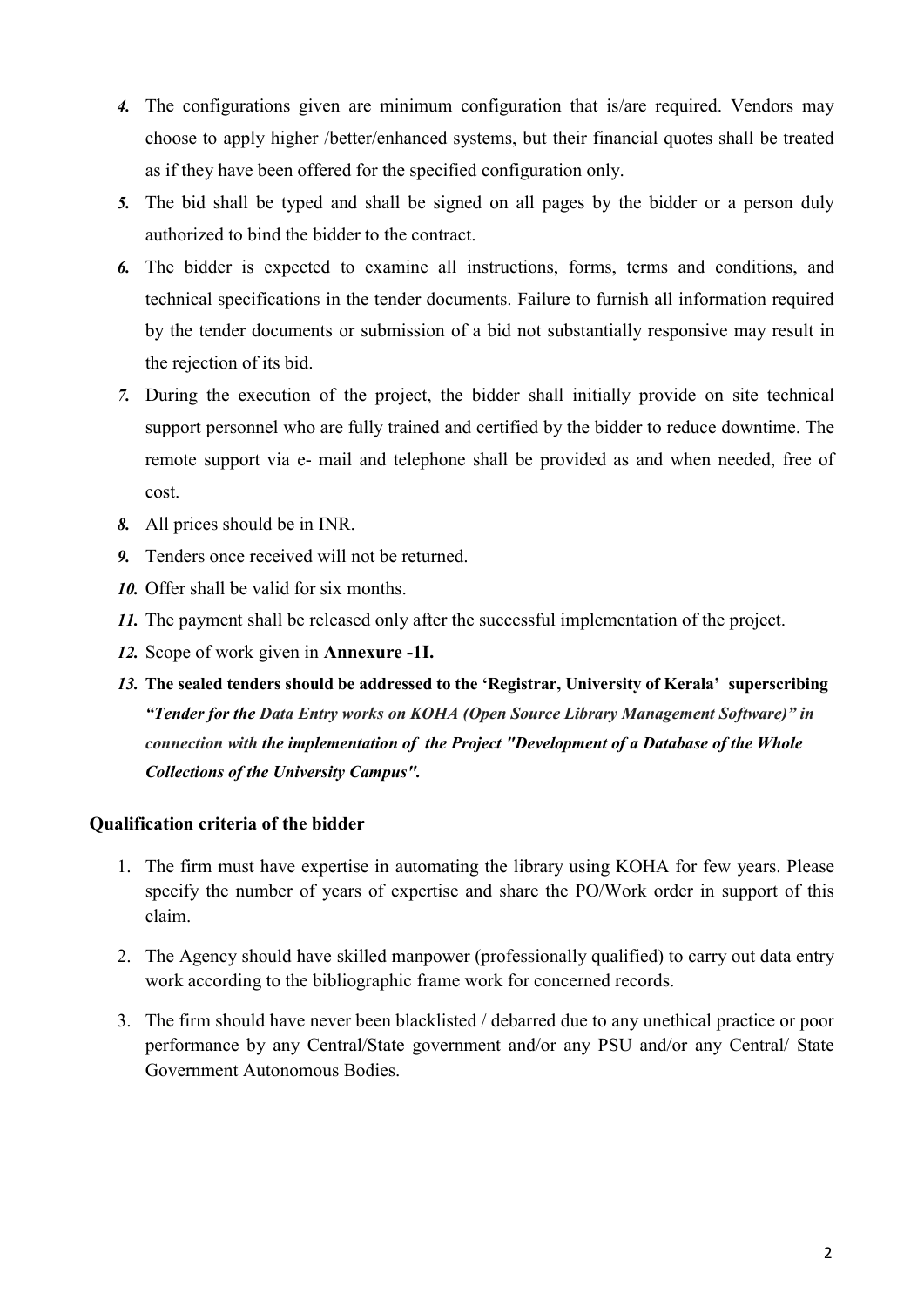# Annexure-II

# SCOPE OF WORK AND REQUIRED SPECIFICATION OF WORK

## 1. SCOPE OF WORK

Automation of Library Books, Back volumes of journals, Theses and Dissertations using Koha.

- i.. The scope of the work includes:
	- a. Cataloging Data Entry (Unicode)
	- b. Sorting and arranging books and other documents in book shelves according to call number of the document.
- ii. The collection consists of Books / Journals /Theses and Dissertations/ Manuscripts, of three study centres of the University of Kerala at Kollam, Alappuzha and Pandalam and some teaching departments of the University of Kerala at Kariavattom Campus and Palyam Campus, Thiruvananthapuram. Most of the books are in English, Malayalam, Sanskrit, Hindi and Tamil language. The data entry should generally be done in English and for other languages use transliteration in the title filed and the corresponding language of the document in other tag for the parallel title.

## iii. The approximate number of records available in different Departments approximately amounts to 40,000. This number may increase or decrease depending upon the availability of the fund.

- iv. Data Entry and other works to be done at the concerned Departments/Centres by installing the equipments and infrastructure at the space provided by the authority.
- v. Perform quality checking of each record and document.

## 2. SPECIFICATIONS

- i. Data entry as per the international standard cataloging rules provided by the Kerala University Library.
- ii. The agency should be in a position to process minimum 10,000 books or more in one month and may finish the entire project within 3 months.

# 2.5. Data Entry

Records should be created for Books, Journals, Theses and Dissertations and Manuscripts according the direction of concerned Department Librarian.